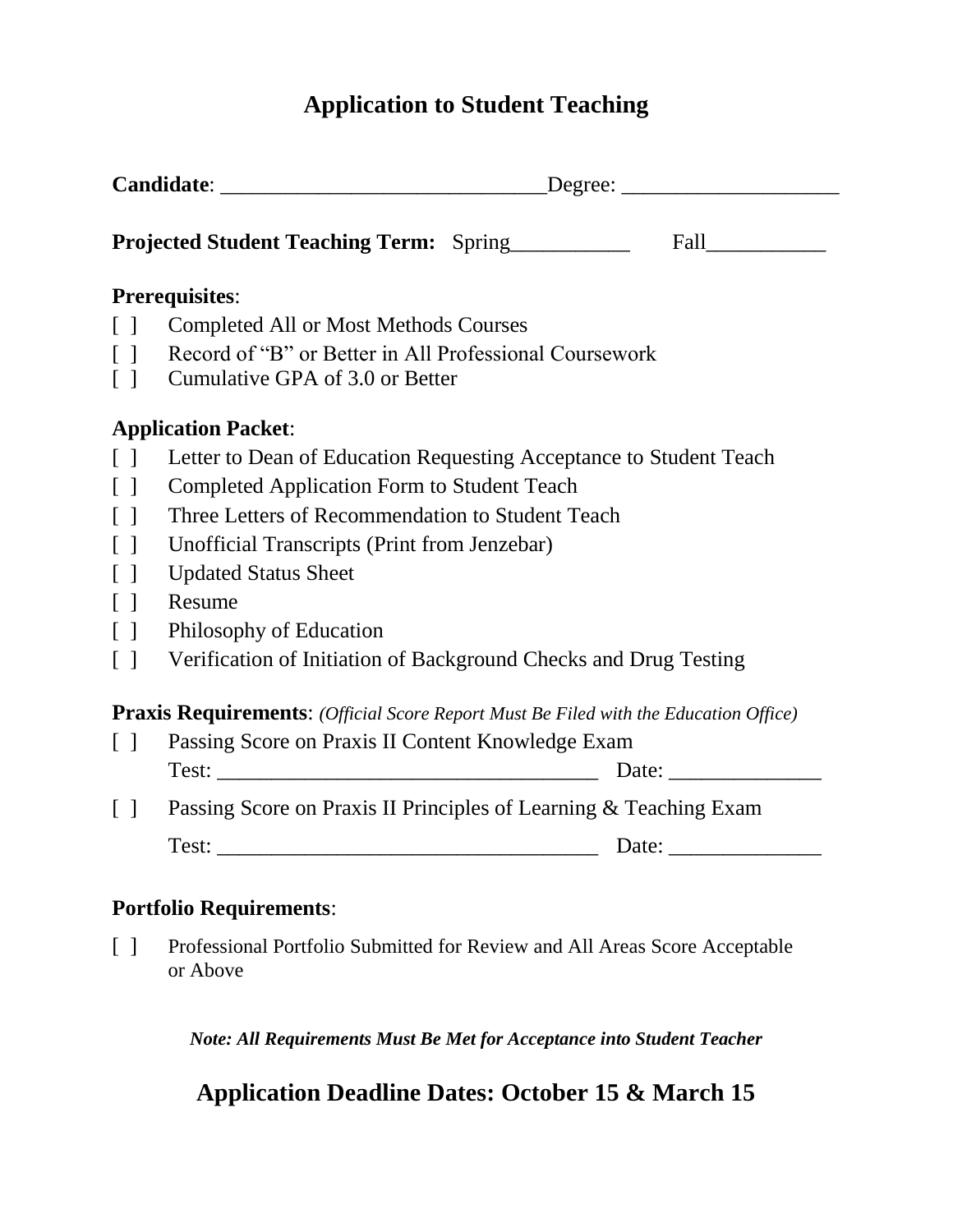## **OGLALA LAKOTA COLLEGE EDUCATION DEPARTMENT**



## **STUDENT TEACHING APPLICATION**

### **Student Teacher Candidate Information:**

| <b>Employment Record</b>                                                |  |  |  |  |  |
|-------------------------------------------------------------------------|--|--|--|--|--|
|                                                                         |  |  |  |  |  |
|                                                                         |  |  |  |  |  |
|                                                                         |  |  |  |  |  |
| <b>OLC Program of Study:</b>                                            |  |  |  |  |  |
| Bachelor of Science Degree in K-8 Elementary Education                  |  |  |  |  |  |
| Bachelor of Arts in Early Childhood Education                           |  |  |  |  |  |
| ______ Head Start Emphasis                                              |  |  |  |  |  |
| State Certification                                                     |  |  |  |  |  |
| Bachelor of Science Degree in K-12 Lakota Studies Education             |  |  |  |  |  |
| Bachelor of Science Degree in Physical Science 7-12 Secondary Education |  |  |  |  |  |
| K-12 Exceptional Education Certification (for certified teachers only)  |  |  |  |  |  |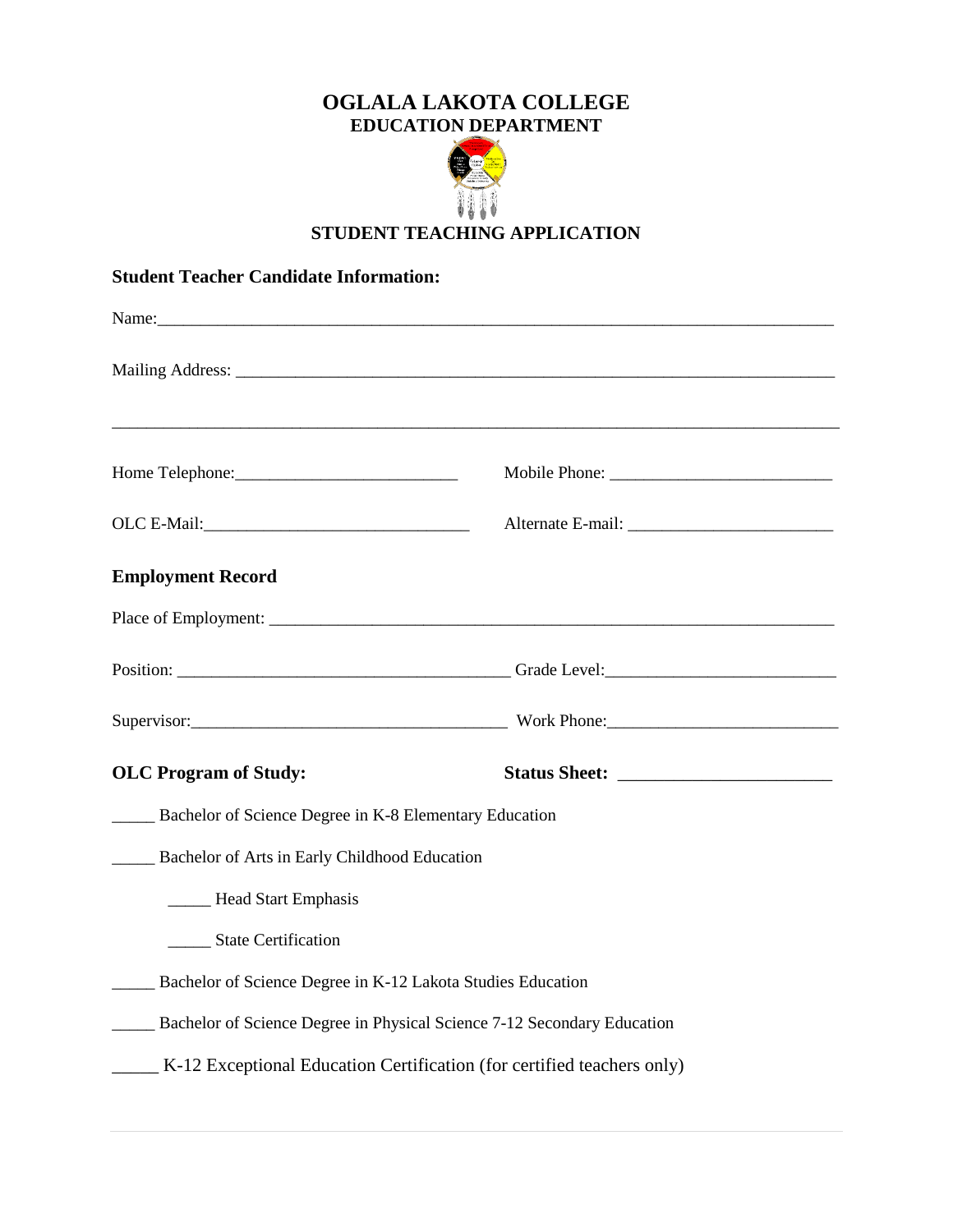### **Academic Information:**

| Student Status: ________________       | Junior <sub>____________________________</sub> |  |
|----------------------------------------|------------------------------------------------|--|
|                                        |                                                |  |
| Course Needs for Completion of Degree: |                                                |  |
|                                        |                                                |  |
|                                        |                                                |  |

\_\_\_\_\_\_\_\_\_\_\_\_\_\_

\_\_\_\_\_\_\_

L.

# Plan for Completing Courses:

| Semester | Course Number |
|----------|---------------|
|          |               |
|          |               |
|          |               |
|          |               |
|          |               |
|          |               |
|          |               |
|          |               |
|          |               |
|          |               |
|          |               |
|          |               |
|          |               |
|          |               |
|          |               |
|          |               |
|          |               |
|          |               |
|          |               |
|          |               |
|          |               |
|          |               |
|          |               |
|          |               |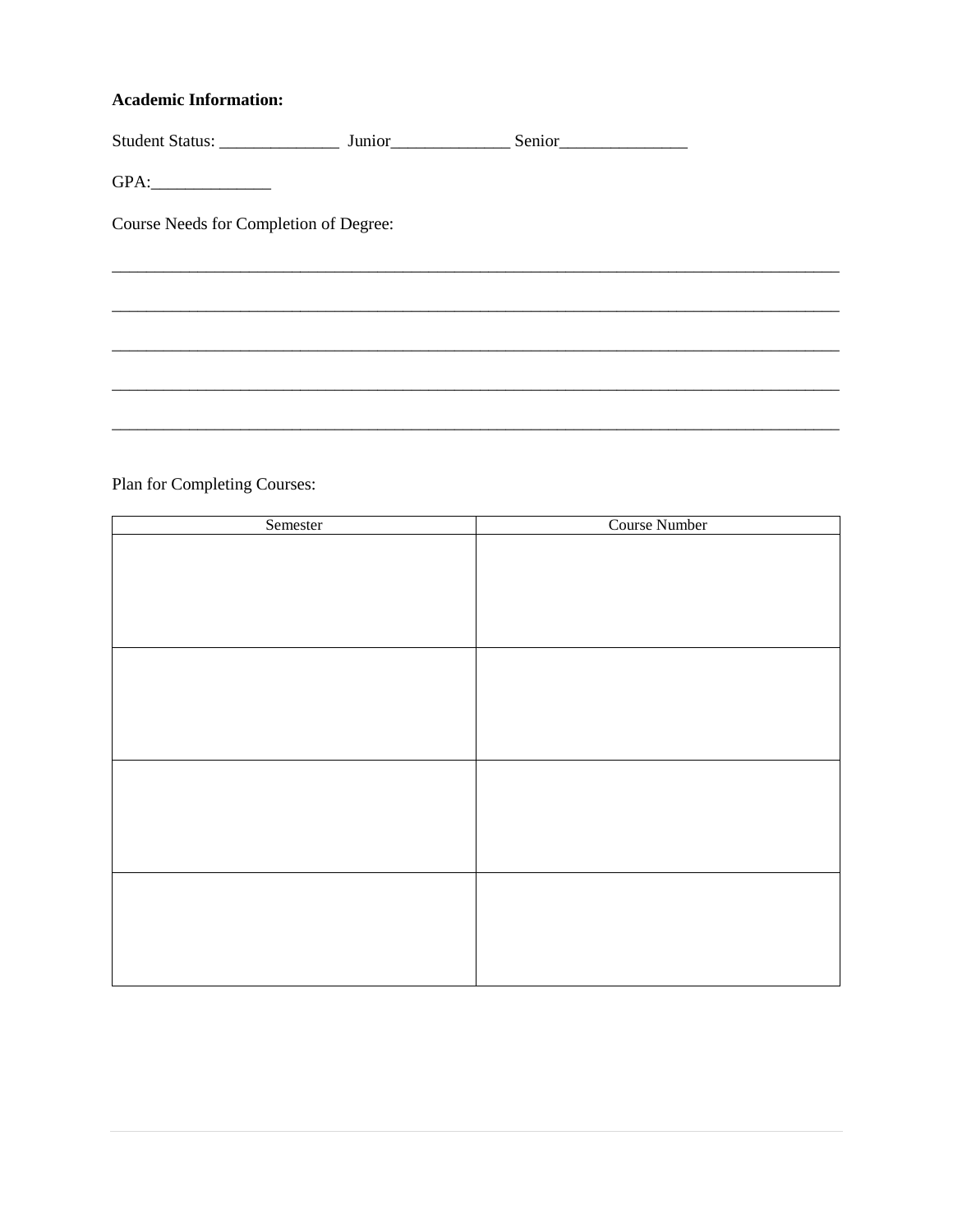#### **Plan for Student Teaching:**

Reason for choosing this school (prior or current relationship with school):

Reason for choosing this school (prior or current relationship with school):

#### ADA:

So that we may better meet your needs and ensure a mutually successful student teaching placement, please disclose any disability you may need an accommodation for and the type of accommodation you may need:

<u> 1989 - John Stone, Amerikaansk politiker († 1908)</u>